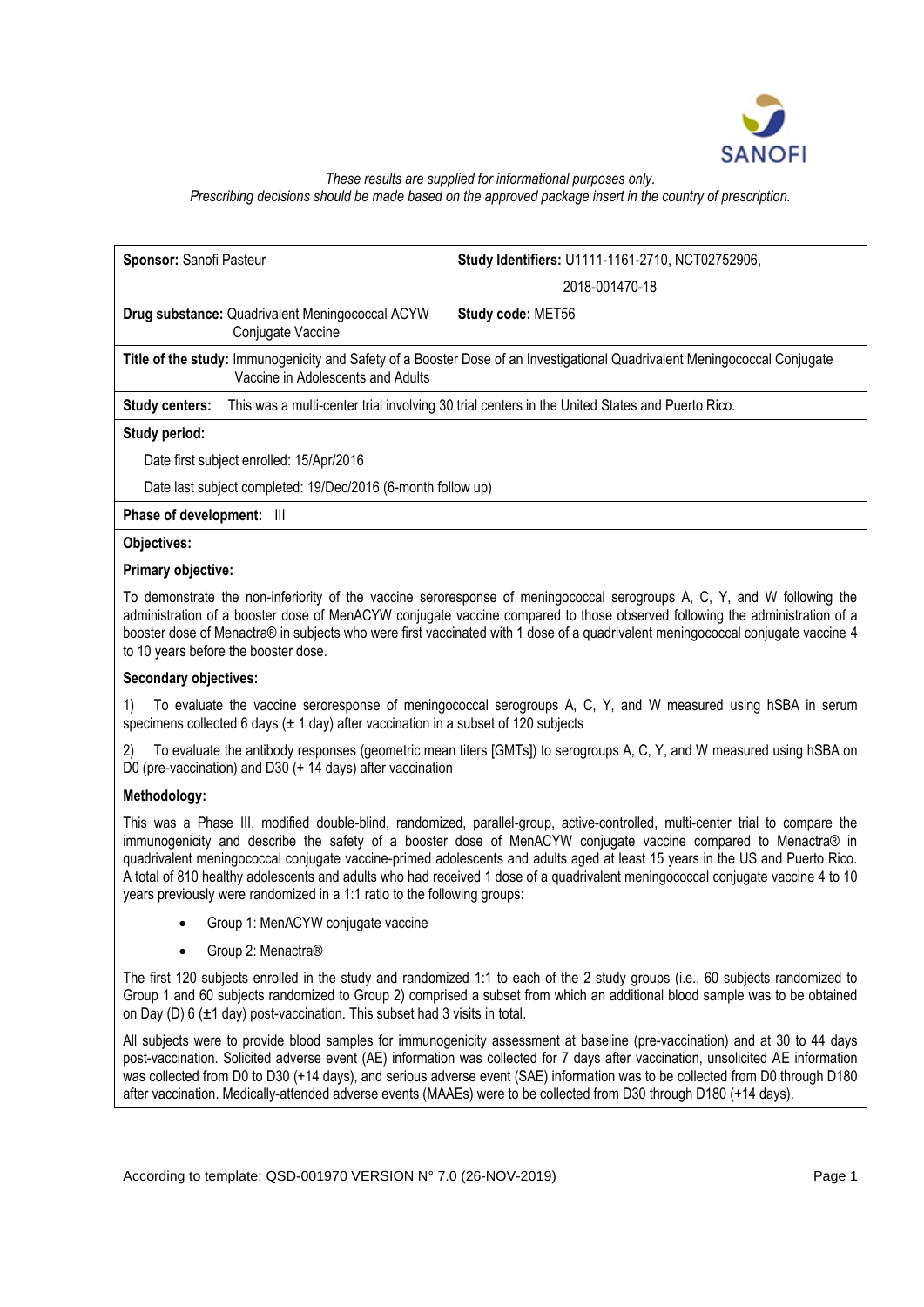

| Number of subjects:                                                                                                                                                                                                                                                                                         | Planned: 800                                                                                                                                                                                |  |  |  |  |
|-------------------------------------------------------------------------------------------------------------------------------------------------------------------------------------------------------------------------------------------------------------------------------------------------------------|---------------------------------------------------------------------------------------------------------------------------------------------------------------------------------------------|--|--|--|--|
|                                                                                                                                                                                                                                                                                                             | Randomized: 810                                                                                                                                                                             |  |  |  |  |
|                                                                                                                                                                                                                                                                                                             | Vaccinated:809                                                                                                                                                                              |  |  |  |  |
| Evaluated:                                                                                                                                                                                                                                                                                                  |                                                                                                                                                                                             |  |  |  |  |
|                                                                                                                                                                                                                                                                                                             | Immunogenicity: 773                                                                                                                                                                         |  |  |  |  |
|                                                                                                                                                                                                                                                                                                             | Safety: 809                                                                                                                                                                                 |  |  |  |  |
| Diagnosis and criteria for inclusion:                                                                                                                                                                                                                                                                       |                                                                                                                                                                                             |  |  |  |  |
| An individual had to fulfill all of the following criteria in order to be eligible for trial enrollment:                                                                                                                                                                                                    |                                                                                                                                                                                             |  |  |  |  |
| 1) Aged $\geq$ 15 years on the day of inclusion                                                                                                                                                                                                                                                             |                                                                                                                                                                                             |  |  |  |  |
| 2) Subject has documented record of having received 1 dose of a quadrivalent meningococcal conjugate vaccine 4 to 10 years<br>prior to study vaccination*                                                                                                                                                   |                                                                                                                                                                                             |  |  |  |  |
| 3) Subject aged 15 to < 18 yearst: assent form signed and dated by the subject and informed consent form (ICF) signed and<br>dated by the parent or guardian                                                                                                                                                |                                                                                                                                                                                             |  |  |  |  |
| Subject aged $\geq$ 18 years <sup>t</sup> : ICF signed and dated by the subject                                                                                                                                                                                                                             |                                                                                                                                                                                             |  |  |  |  |
| 4) Subjects aged 15 to < 18 yearst: both the subject and parent / guardian are able to attend all scheduled visits and to comply<br>with all trial procedures                                                                                                                                               |                                                                                                                                                                                             |  |  |  |  |
|                                                                                                                                                                                                                                                                                                             | Subjects aged $\geq$ 18 yearst: able to attend all scheduled visits and to comply with all trial procedures                                                                                 |  |  |  |  |
| * "4 years" means from the first day of the 4th anniversary of the last vaccination; "10 years" means up until the day before the<br>11th anniversary of the last vaccination                                                                                                                               |                                                                                                                                                                                             |  |  |  |  |
|                                                                                                                                                                                                                                                                                                             | <sup>t</sup> or legal age of majority, if different from 18 years of age                                                                                                                    |  |  |  |  |
| <b>Study treatments</b>                                                                                                                                                                                                                                                                                     |                                                                                                                                                                                             |  |  |  |  |
|                                                                                                                                                                                                                                                                                                             | Investigational product: MenACYW conjugate vaccine: Meningococcal Polysaccharide (Serogroups A, C, Y, and W) Tetanus<br>Toxoid Conjugate Vaccine (Sanofi Pasteur Inc., Swiftwater, PA, USA) |  |  |  |  |
| Form: Liquid Solution                                                                                                                                                                                                                                                                                       |                                                                                                                                                                                             |  |  |  |  |
| Composition:                                                                                                                                                                                                                                                                                                |                                                                                                                                                                                             |  |  |  |  |
| Each 0.5 milliliter (mL) dose of MenACYW conjugate vaccine is formulated in sodium acetate buffered saline solution to<br>contain the following ingredients:                                                                                                                                                |                                                                                                                                                                                             |  |  |  |  |
|                                                                                                                                                                                                                                                                                                             | Meningococcal capsular polysaccharides:                                                                                                                                                     |  |  |  |  |
|                                                                                                                                                                                                                                                                                                             |                                                                                                                                                                                             |  |  |  |  |
|                                                                                                                                                                                                                                                                                                             |                                                                                                                                                                                             |  |  |  |  |
| $\mathbf{r}$ , $\mathbf{r}$ , $\mathbf{r}$ , $\mathbf{r}$ , $\mathbf{r}$ , $\mathbf{r}$ , $\mathbf{r}$ , $\mathbf{r}$ , $\mathbf{r}$ , $\mathbf{r}$ , $\mathbf{r}$ , $\mathbf{r}$ , $\mathbf{r}$ , $\mathbf{r}$ , $\mathbf{r}$ , $\mathbf{r}$ , $\mathbf{r}$ , $\mathbf{r}$ , $\mathbf{r}$ , $\mathbf{r}$ , |                                                                                                                                                                                             |  |  |  |  |

Route of administration: Intramuscular (IM)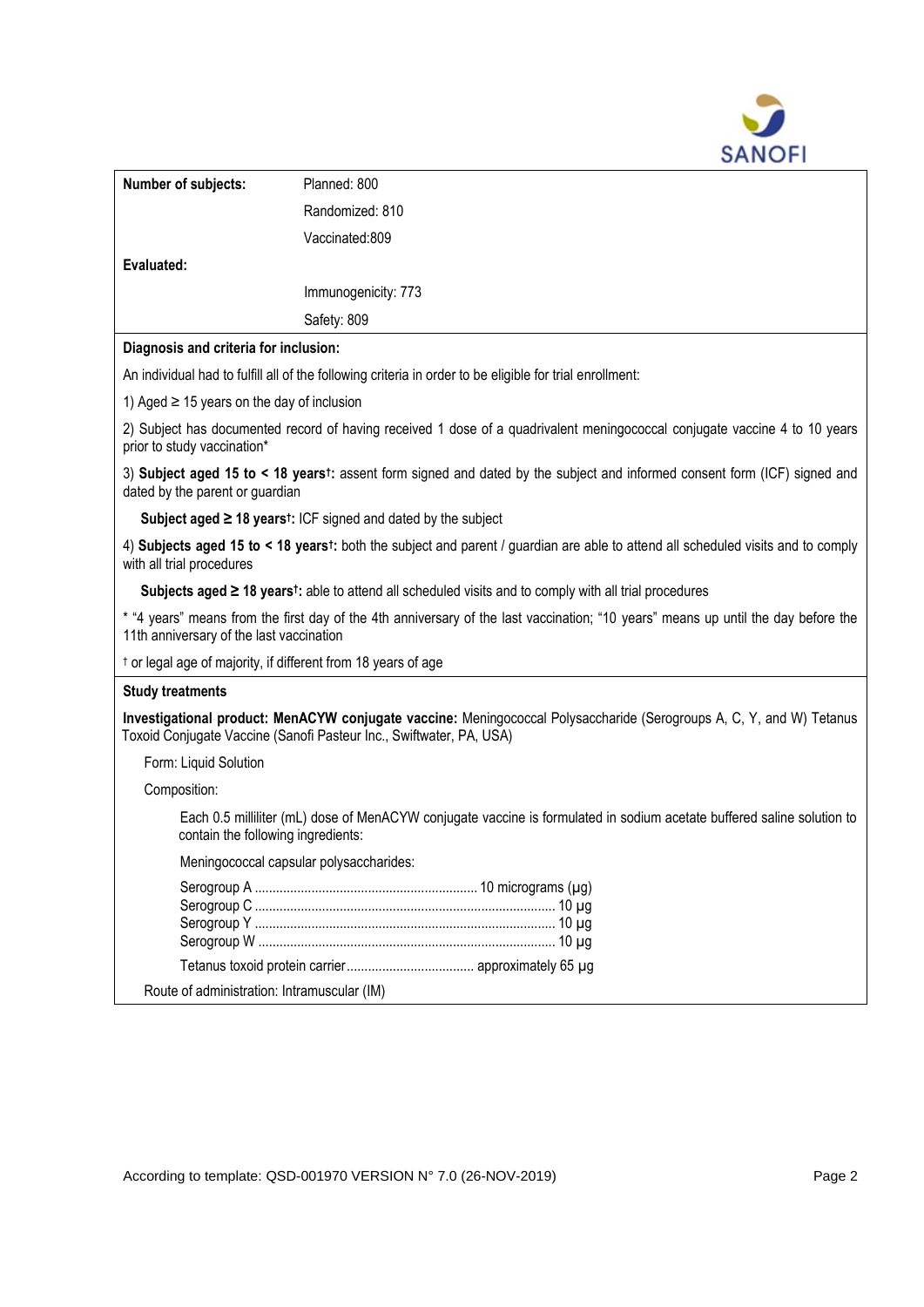

**Control product: Menactra®** Meningococcal (Groups A, C, Y and W-135) Polysaccharide Diphtheria Toxoid Conjugate Vaccine (Sanofi Pasteur Inc., Swiftwater, PA, USA)

Form: Solution for injection

Composition:

Each 0.5 mL dose of Menactra® is formulated in sodium phosphate buffered isotonic sodium chloride solution to contain the following components:

| Diphtheria toxoid protein carrier ------------------ approximately 48 µg |
|--------------------------------------------------------------------------|

Route of administration: IM

**Duration of participation:** The duration of each subject's participation in the trial was to last approximately 6 months.

# **Criteria for evaluation:**

#### **Primary endpoint:**

Vaccine seroresponse against meningococcal serogroups A, C, Y, and W measured by serum bactericidal assay using human complement (hSBA) assessed at baseline (D0, before vaccination) and 30 days (+14 days) after vaccination

#### **Secondary endpoints:**

1) Vaccine seroresponse against meningococcal serogroups A, C, Y, and W measured by hSBA assessed at 6 days postvaccination in a subset of 120 subjects

2) GMTs against meningococcal serogroups A, C, Y, and W measured by hSBA before and 30 days after vaccination with MenACYW conjugate vaccine or Menactra®

#### **Statistical methods:**

#### Primary objectives:

Thirty days after the administration of MenACYW conjugate vaccine or Menactra® , the percentages of subjects who achieve an hSBA seroresponse<sup>\*</sup> for meningococcal serogroups A, C, Y, and W in Group 1 are non-inferior to the corresponding percentages in Group 2.

Null hypothesis (H0):  $p(G1) - p(G2) \le -10\%$ 

Alternative hypothesis (H1): p(G1) - p( G2) > -10%

where p(G1) and p(G2) are the percentages of subjects who achieve an hSBA seroresponse in Group 1 and Group 2, respectively. Each of the serogroups A, C, Y, and W were tested separately. If the lower limit of the 2-sided 95% confidence interval (CI) of the difference between the 2 proportions is > -10%, the inferiority assumption was rejected. The overall noninferiority of this objective was demonstrated if all 4 individual null hypotheses were rejected

\* hSBA vaccine seroresponse for serogroups A, C, Y, and W is defined as:

- For a subject with a pre-vaccination titer  $\lt 1:8$ , the post-vaccination titer must be  $\ge 1:16$ .
- For a subject with a pre-vaccination titer  $\geq 1:8$ , the post-vaccination titer must be at least 4-fold greater than the prevaccination titer.

All immunogenicity analyses were performed on the Per-Protocol Analysis Sets (PPAS1 for D06 and PPAS2 for D30). Additional immunogenicity analyses were performed for exploratory purposes on the Full Analysis Set (FAS) according to the randomization group. All safety analyses were performed on the Safety Analysis Set (SafAS).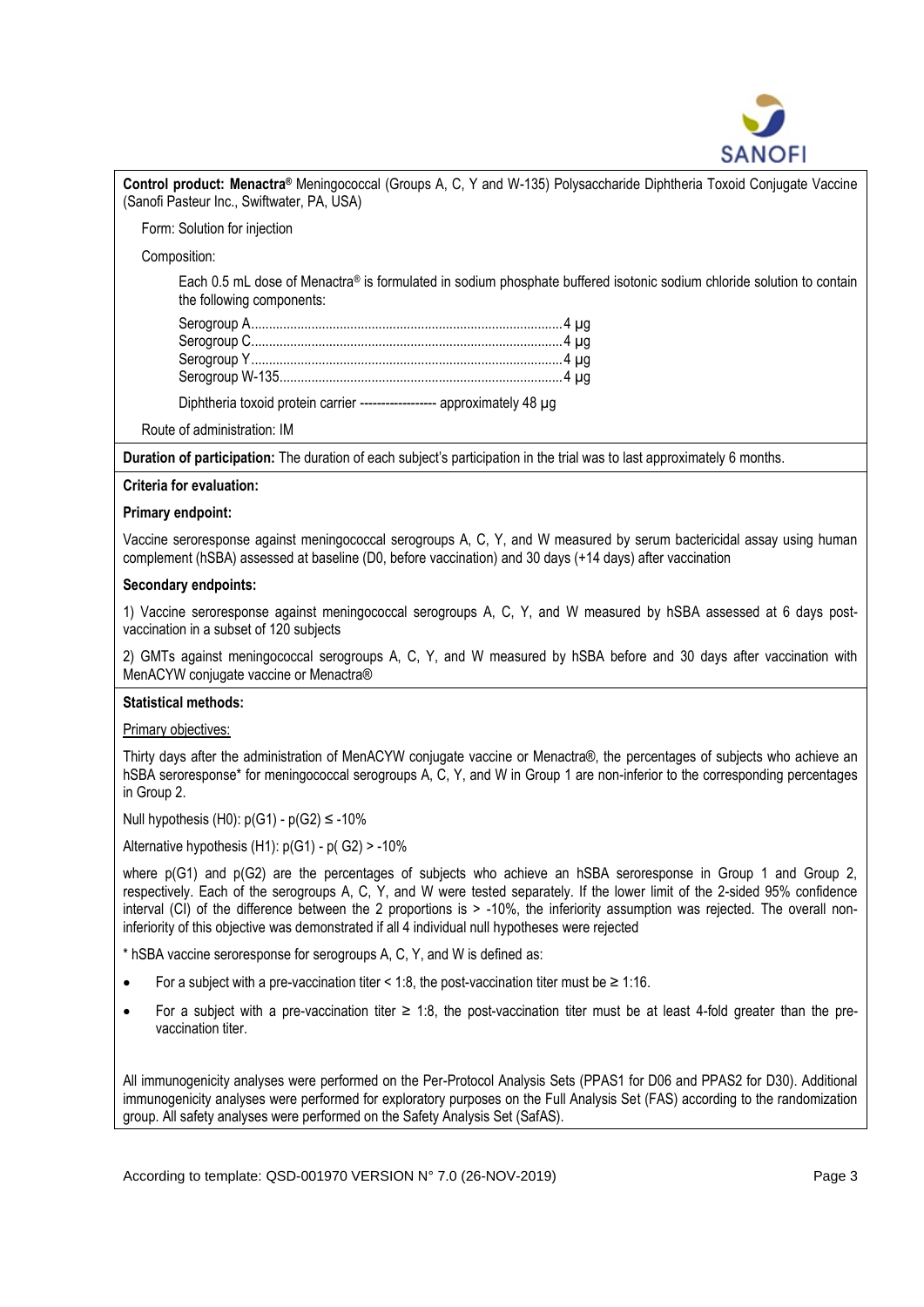

# Secondary Objectives:

- Six days after the administration of MenACYW conjugate vaccine or Menactra®, the difference of hSBA vaccine seroresponse rates between Group 1 and Group 2 was calculated and 95% CI is provided.
- Thirty days after the administration of MenACYW conjugate vaccine or Menactra® , the hSBA geometric mean titer ratio (GMTR) between Group 1 and Group 2 was calculated, and 95% CI is provided.

## **Summary**

## **Population characteristics:**

## **Subject Disposition:**

A total of 810 subjects were enrolled in this study and randomly allocated to Group 1 (403 subjects) or Group 2 (407 subjects). A total of 798 subjects (98.5%) completed the trial: 98.3% (396/403) of Group 1 subjects and 98.8% (402/407) of Group 2 subjects. There were no early terminations due to an SAE or AE. A total of 790 subjects (97.5%) performed the safety follow-up after the last visit: 97.0% (391/403) of Group 1 subjects and 98.0% (399/407) of Group 2 subjects.

## Demographics:

The distribution of males and females was comparable between both groups. There were a total of 402 male subjects (49.7%) and 407 female subjects (50.3%) in the SafAS. The overall ratio of male/female subjects was 0.99: the ratio was 0.94 in Group 1 and 1.04 in Group 2.

Subjects' ages were comparable between both groups. The mean age of the subjects at enrollment was  $20.0 \pm 5.78$  years.

The distribution of racial origin was comparable between both groups. Most subjects in the study were White (84.3%), followed by Black (10.5%), Mixed origin (3.1%), and Asian (1.7%). Racial origin information was missing for 0.1% of subjects. The majority of subjects (83.3%) were not Hispanic or Latino.

## **Immunogenicity results:**

Primary Objective: Non-Inferiority of MenACYW Conjugate Vaccine to Menactra(R) When Used as a Booster

The immune response to MenACYW conjugate vaccine was non-inferior to the immune response to Menactra® for all 4 serogroups as measured by hSBA vaccine seroresponse. For each serogroup, the lower limit of the 2-sided 95% CI of the difference was more than -10%.

# **Primary Objective, comparison of the percentages of subjects achieving hSBA vaccine seroresponse at D30 between Group 1 and Group 2 – PPAS2**

|           | Group 1 - Group 2<br><b>P1 - P2</b> |                               |               |
|-----------|-------------------------------------|-------------------------------|---------------|
| Serogroup | Difference (%)                      | 2-sided 95% CI for Difference | Non-inferior* |
| A         | 5.0                                 | (0.735; 9.38)                 | Yes           |
| C         | 5.4                                 | (2.16; 8.76)                  | Yes           |
|           | 1.8                                 | $(-0.907; 4.55)$              | Yes           |
| W         | 7.4                                 | (4.30; 10.9)                  | Yes           |

\*If the lower limit of the 2-sided 95% CI of the difference is more than -10% for each serogroup, the inferiority hypothesis is rejected.

Secondary Objective 1: hSBA Vaccine Seroresponse at D06

At D06, the differences of the percentages of subjects achieving hSBA vaccine seroresponse between Group 1 and Group 2 for serogroups A, Y, and W were > 0 (6.6%, 7.0%, and 10.7%, respectively). For serogroup C, the difference of the percentages of subjects achieving hSBA vaccine seroresponse between Group 1 and Group 2 was < 0 (-3.5%).